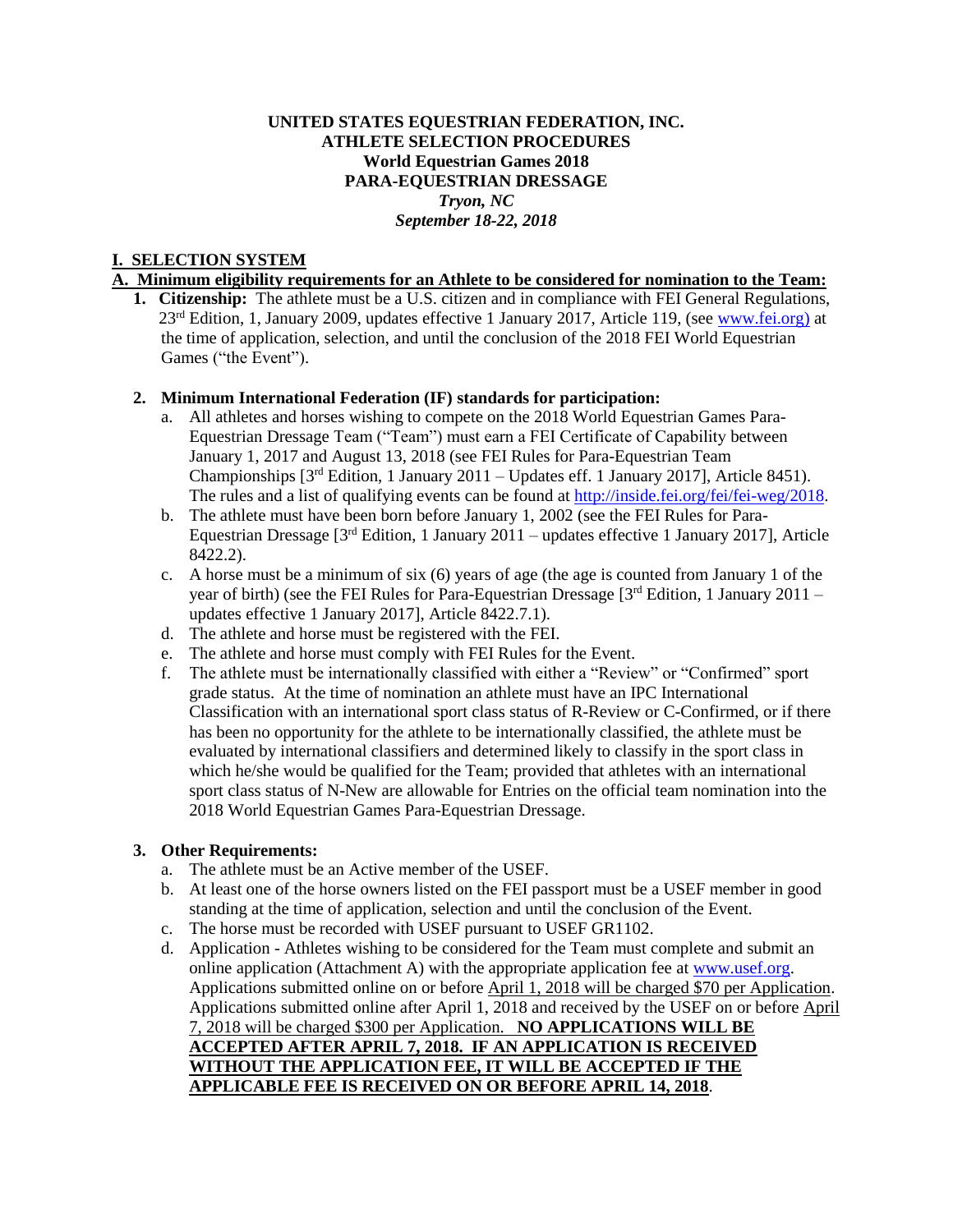2018 World Equestrian Games Para-Equestrian Dressage Athlete Selection Procedures Page 2 of 15

- e. Horse Loan Agreement: Owners of horses named to the Short List/FEI Nominated Entry (See I.C.3) must sign the USEF Horse Loan Agreement (Attachment B). A horse owner(s)' failure to sign the USEF Horse Loan Agreement may result in the removal of the horse and/or athlete from the Short List/FEI Nominated Entry.
- f. The athlete and horse owner(s) must certify, by signing the Application (Attachment A), that they have received and read the Selection Procedures for the Team, the USEF Code of Conduct (Attachment C), the USEF Release, Assumption of Risk, Waiver and Indemnification (Attachment D), and the USEF Safe Sport Policy (Attachment E) and that they understand those documents, and that they agree to be bound by them.

## **B. Tryout Events:**

### **1. Provide the event names, dates and location of all trials, events and/or camps to be used as part of the selection process:**

Athletes are required to complete all three tests (Individual, Team, and Freestyle) in their Classified Grade at a minimum of two (2) CPEDI3\* between January 1, 2017 and May 23, 2018 in order to be eligible for an invitation to the Invitational Training Event and Mock Competition June 28 – July 8, 2018. In exceptional circumstances where an athlete/horse combination have demonstrated they are highly competitive at the CPEDI3<sup>\*</sup> level but circumstances beyond the athlete's control prevented them from completing a second CPEDI3\*, the Selectors may recommend to the Para Dressage Sport Committee that an athlete/horse combination receive an invitation to the Invitational Training Event and Mock Competition. A list of CPEDI3\* competitions can be found on the FEI website at http://search.fei.org/Search\_Centre/Calendar/Pages/Search.aspx. This information was communicated to potential Event athletes and published on the USEF's website on November 16, 2016 (Attachment F).

Tryout Events/Qualifying competitions include all U.S. and foreign CPEDI3\* or above between January 1, 2017 and May 23, 2018, as well as the Invitational Training Event and Mock Competition, June 28 – July 8, 2018, Wheatland Farm, Purcellville, VA.

### **2. Provided below are the event names, dates, locations, and description of how athletes qualify for any "preliminary or qualifying" events or procedures that are prerequisites to attend any of the events listed below:**

Wellington CPEDI3\* January 19-22, 2017 Wellington CPEDI3\* March 9-12, 2017 Rancho Murieta CPEDI3\* June 15-18, 2017 Wellington CPEDI3\* January 4-7, 2018 Wellington CPEDI3\* January 18-21, 2018 Tryon CPEDI3\* April 19-22, 2018 All European CPEDI3\* and domestic CPEDI3\* not listed above between January 1, 2017 and May 23, 2018.

### **Invitational Training Event and Mock Competition, June 28 – July 8, 2018, Wheatland Farm, Purcellville, VA.**

After the conclusion of the USEF qualifying period, May 23, 2018, the Selectors, in consultation with the USEF Para Equestrian High Performance Consultant, Chef d'Equipe, and Team Veterinarian, will recommend to the Para Equestrian Sport Committee eight (8) athlete/horse combinations who have met the following criteria to be invited to participate in the Invitational Training Event and Mock Competition. In the event athletes selected to attend the Invitational Training Event and Mock Competition have a second horse, then an invitation for the second horse will also be extended. The Training Event is scheduled 4-6 days prior to the Mock Competition and will be held on the grounds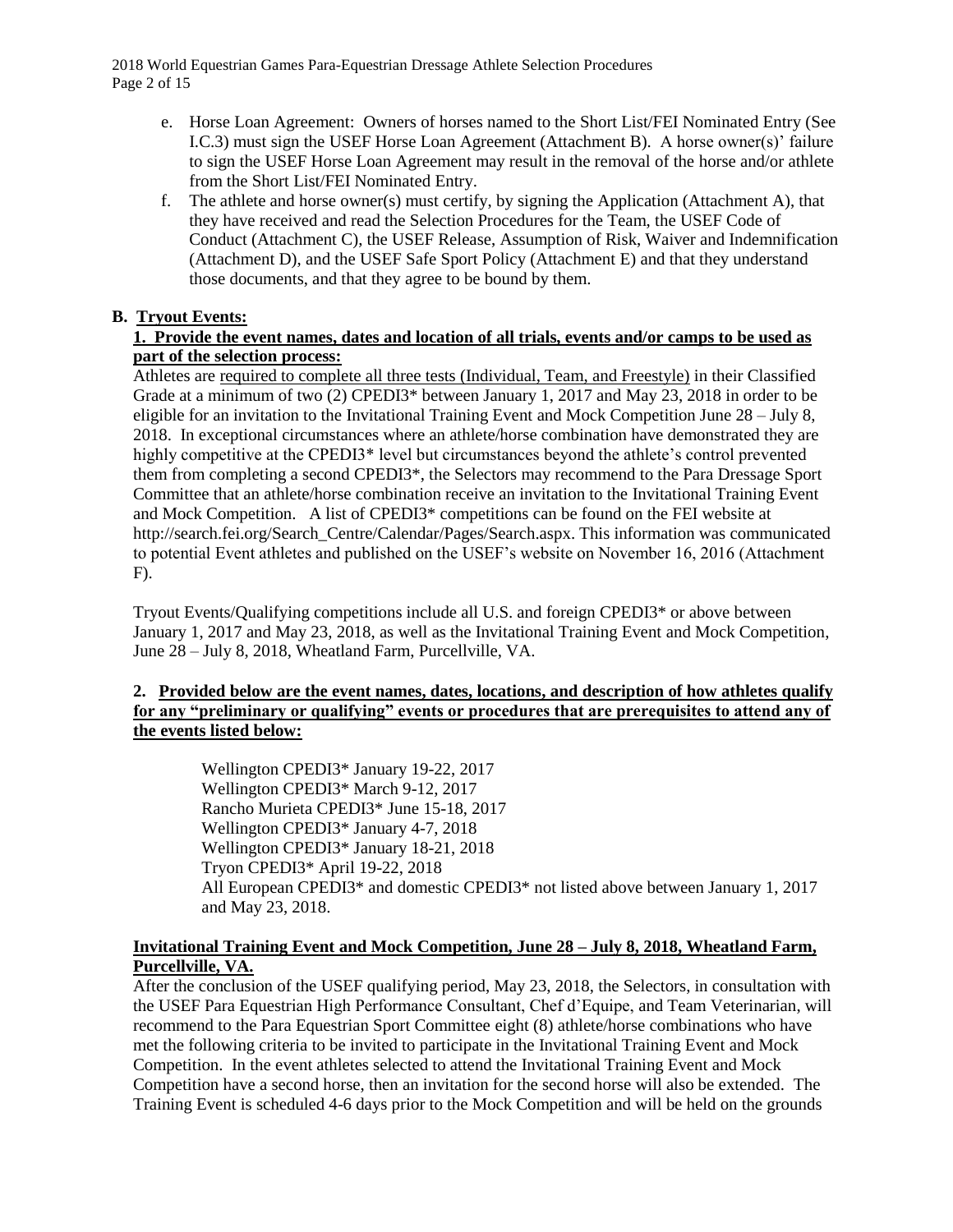2018 World Equestrian Games Para-Equestrian Dressage Athlete Selection Procedures Page 3 of 15

of the Event. In depth training sessions will be conducted with USEF High Performance Consultant, Chef d'Equipe, personal coaches, and team veterinarian.

- **1. Invitation to the Invitational Training Event and Mock Competition –** See above in Section I.B.2
- **2. Invitational Training Event and Mock Competition:** Eight athlete/horse combinations who have met the requirements outlined in Section I.A.and I.B. of these selection procedures will be invited to the Invitational Training Event and Mock Competition. Invited athletes/horses must be on the competition grounds of the Invitational Training Event Mock Competition one hour prior to the Veterinary Inspection in order to compete in the Invitational Mock Competition July 4-8, 2018. All horses must remain on the competition grounds from the time that they arrive on the competition grounds until the completion of the Invitational Mock Competition. Exception: Removal of any horse will only be permitted for emergency veterinarian care or observation with the approval of the Team Veterinarian. All USEF Dressage Rules will be enforced while horses are on competition grounds. Please be advised that all horses in the Invitational Mock Competition must adhere to the FEI Veterinary Regulations, Chapter V Equine Treatment & Supportive Therapies during FEI Events and FEI Equine Anti-Doping & Controlled Medication Regulations pursuant to USEF GR409.2 as outlined in Section I.E.1 from the start of the Veterinary Inspection through the conclusion of the Invitational Mock Competition.

The Invitational Mock Competition, July 4-8, 2018 will be judged by an international panel and will be conducted in accordance with the USEF Dressage Rules effective at the time of the Invitational Mock Competition, except the FEI Rules for Para-Equestrian Dressage [3<sup>rd</sup> edition, 1 January 2011 updates eff. 1 January 2017] regarding saddlery, dress, and schooling. The USEF Dressage Rules can be found at **www.usef.org**; (FEI Rules for Para-Equestrian Dressage, [3<sup>rd</sup>] edition, 1 January 2011 updates eff. 1 January 2017] can be found at [www.fei.org.](file://///uset-dc1/DOC/ljohnson/Winword/2014/Para%20Equestrian/WEG/www.fei.org)

Competition format will be held in the order of classes to be held at the 2018 World Equestrian Games. The Individual Test will be ridden first, the Team Test ridden second, and the Freestyle Test ridden last. The combinations recommended to the Para Dressage Sport Committee by the Selectors, in consultation with the Para Dressage High Performance Consultant, Chef d'Equipe and Team Veterinarian for the Invitational Mock Competition will be selected based upon the following:

- **a.** An athlete must meet all of the requirements outlined in Section I.A. of these Selection Procedures in order to receive an invitation to participate in the Invitational Training Event and Mock Competition, unless an exemption is granted.
- **b.** Athletes must be eligible to participate in CPEDI3\* Competitions pursuant to the FEI rules for Para-Equestrian Dressage, which can be found at www.fei.org.
- **c.** No athlete may compete on more than two (2) horses at the Invitational Training Event and Mock Competition.
- **d.** Scores will be taken into consideration from CPEDI3\* Team Tests and Individual Tests from January 1, 2017 with the most recent scores being scrutinized more heavily.
- **e.** International competitiveness within an athlete's grade.
- **f.** Trend of scores (upward, steady, downward) over the six months prior to the Invitational Training Event and Mock Competition.
- **g.** Comprehensive analysis of results from qualifying competitions after the USEF qualifying period is complete, May 23, 2018.
- **h.** Consistency of scores over 70% in the Team Tests and Individual Tests at Qualifying Competitions. Scores from FEI Freestyle tests will not be taken into consideration.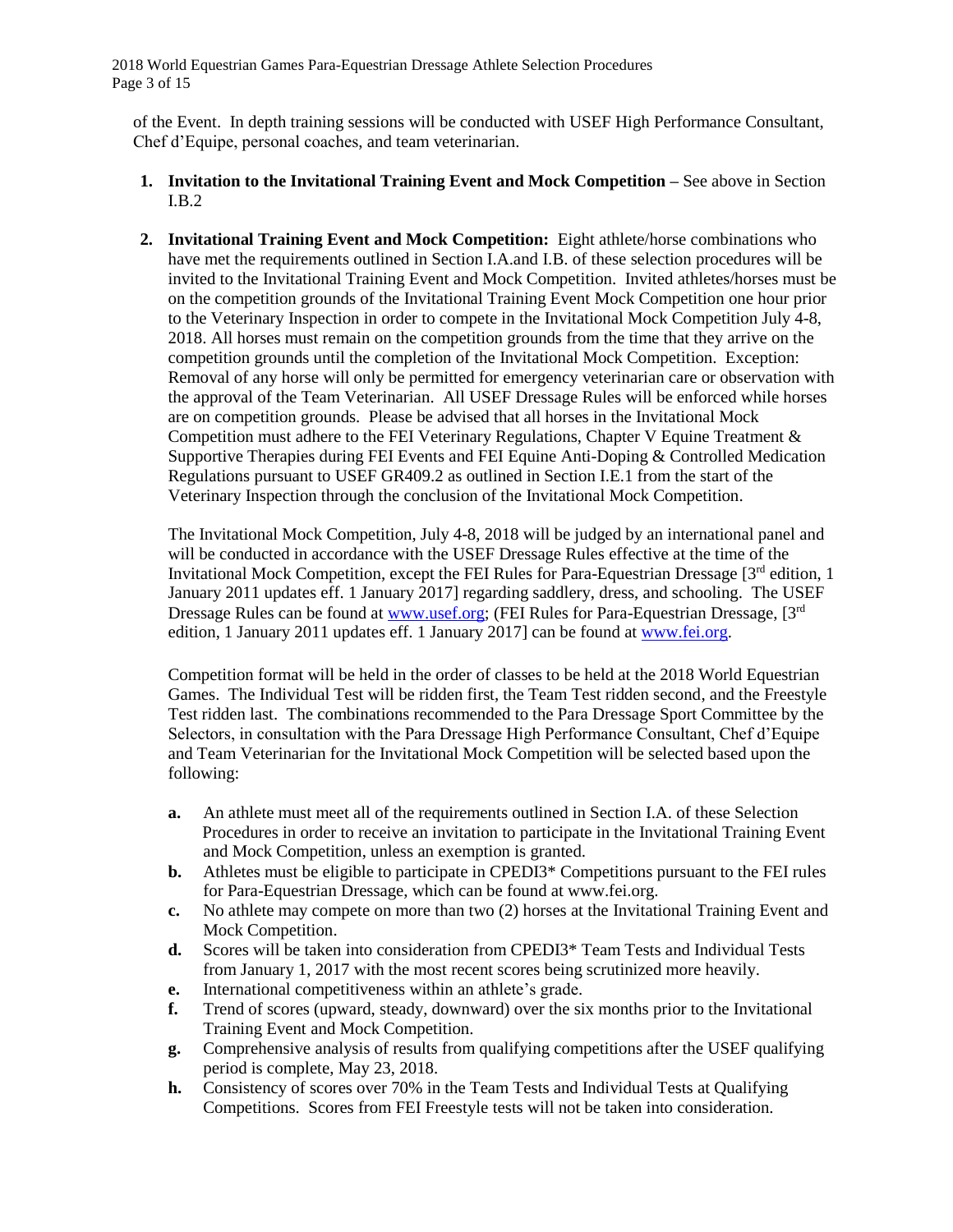2018 World Equestrian Games Para-Equestrian Dressage Athlete Selection Procedures Page 4 of 15

- **i.** Previous International experience of athlete and/or horse.
- **j.** Potential of earning a medal at the Event.
- **k.** Fitness and soundness of the horse advice of the U.S. Para Dressage WEG Team Veterinarian, or another appointed veterinarian approved by the Team Veterinarian, Para Dressage High Performance Consultant, and Para Dressage Chef d'Equipe.
- **l.** Fitness of the Athlete advice of the U.S. Equestrian Program Human Sports Science Staff.
- **m.** Behavior of the athlete and other individuals associated with the athlete (including without limitation, owners, coaches, grooms and family) that may have an impact on creating a positive team environment.
- **n.** An "exemption" from part or all of the Invitational Training Event and Mock Competition will only be granted in exceptional circumstances where it is in the best interests of the group invited to the Invitational Training Event and Mock Competition and recommended by the Selectors and Para Sport Committee in consultation with the USEF Para Equestrian High Performance Consultant and Chef d'Equipe before competition begins.
- **o.** If unforeseen circumstances happen during the Invitational Training Event or Mock Competition that preclude an athlete/horse combination from completing the Mock Competition, an exemption may be granted at the discretion of the selectors and approved by the USEF Para Equestrian High Performance Consultant and Chef d'Equipe.
- **p.** Participation in USEF Para Dressage Symposiums.

## **This Invitational Mock Competition is NOT A STAND ALONE SELECTION TRIAL. Results of this competition will only be one factor used in determining the Short List/Nominated Entries.**

**An invitation to the Invitational Training Event and Mock Competition does not guarantee that an athlete/horse combination will be named to the Short List/FEI Nominated Entry or the Para-Equestrian Dressage Team for the Event.**

## **C. Provided below is a comprehensive, step-by-step description of the method that explains how athletes will go through the selection process to become WEG team nominees.**

**1. August 13, 2018: FEI Nominated Entries**–After the Invitational Training Event and Mock Competition but no later than August 13, 2018, and based upon the procedures set forth herein, the Selectors, in consultation with the U.S. High Performance Consultant, Chef d'Equipe and Team Veterinarian, and USEF High Performance Human Sports Science and Medicine personnel will recommend a WEG Team of at least four (4) athlete/horse combinations and up to the maximum number of horses and athletes able to be nominated under FEI Rules for the Event for the "Short List/FEI Nominated Entry" subject to recommendation of the USEF Para-Equestrian Sport Committee, and the approval of the Board of Directors or an Ad Hoc Selection Group approved by the Board of Directors. Such list will be submitted to the FEI as the Nominated Entry no later than the closing date for the Short List/FEI Nominated Entry.

The Short List/FEI Nominated Entry of at least four athlete/horse combinations will be named as follows in accordance with FEI Rules for Para-Equestrian Dressage Events, [3<sup>rd</sup> edition, effective 1<sup>st</sup> January 2011, updates effective 1 January 2017], Article 8450 "Each team consists of four Athletes and four (4) Horses, or three (3) Athletes and three (3) Horses. One (1) team member must be classified either Grade I, II or III. A Team may not include more than two (2) Athletes from any one (1) Grade*.* In a team composed of four (4) Athletes the three (3) best total scores only count for the team result."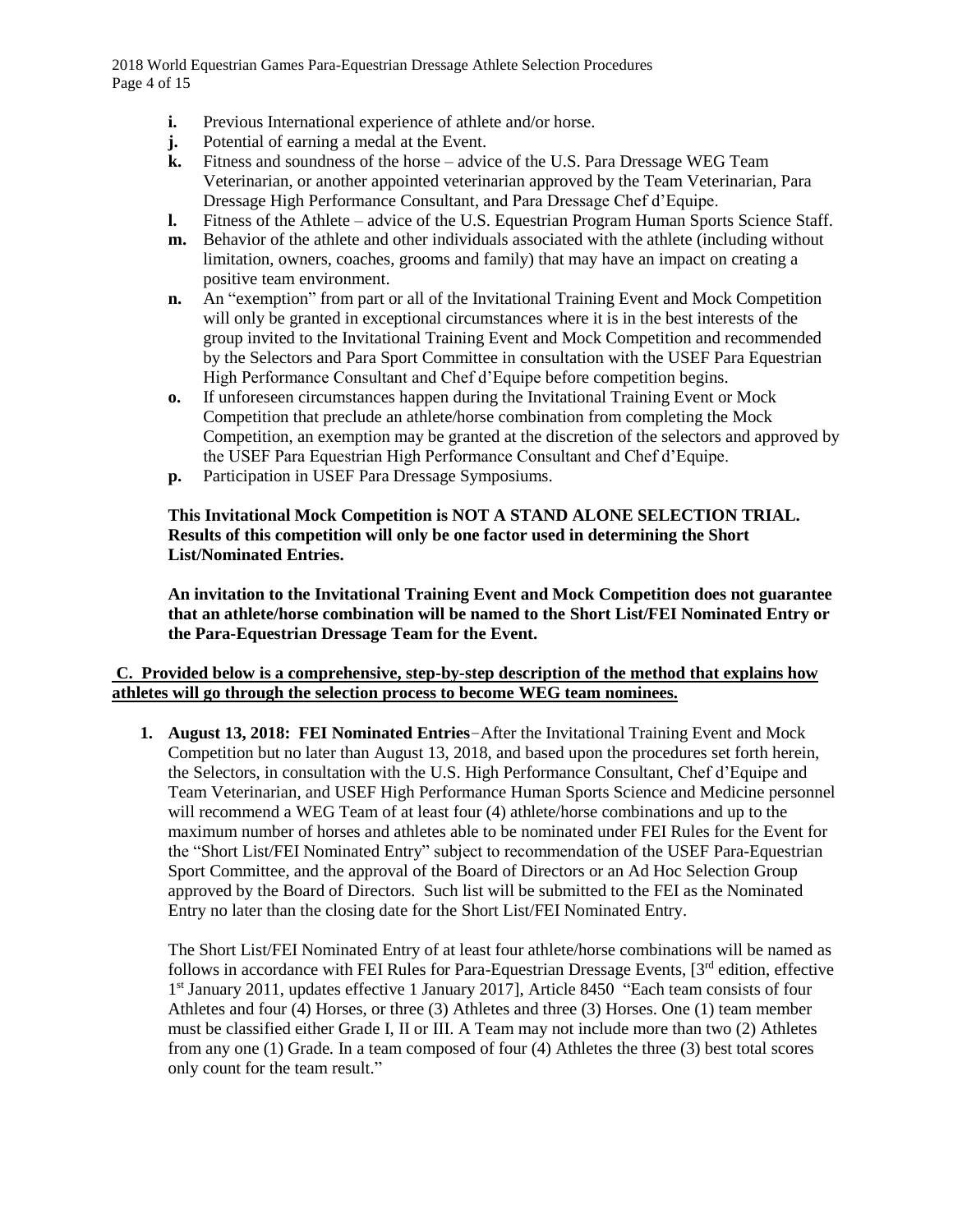**Positions One through Four:** The athlete/horse combinations that will be entered at Nominated Entries, August 13, 2018, will be selected utilizing the following criteria.

- a. Scores from CPEDI3\* Team Tests and Individual Tests from January 1, 2017 with the more recent scores being scrutinized more heavily.
- b.International competitiveness within athlete's grade.
- c. Trend of scores (upward, steady, downward) over the six months prior to Nominated Entry date.
- d. Comprehensive results of all Qualifying Competitions and the Invitational Mock Competition.
- e. Consistency of scores over 70%
- f. Previous International experience of athlete and/or horse.
- g. Potential to contribute to a U.S. Team at the 2018 WEG that would obtain a 2020 Paralympic Games Team Qualification result.
- h. Fitness and soundness of the horse advice of the Para Dressage Team Veterinarian or another appointed Veterinarian approved by the Team Veterinarian.
- i. Fitness of the athlete advice of the Program Human Sports Science Staff will be sought.
- j. Behavior of the athlete and individuals associated with the athlete (including without limitation owners, coaches, grooms) that may have an impact on creating a positive team environment.
- k. Willingness of the athlete to work within the confines of the 2018 World Equestrian Games accreditation allocations and restrictions.

**Remaining Positions:** All athletes following the positions one (1) through four (4) will be filled by the discretionary choice of the Selectors recommendation approved by the USEF Para Dressage High Performance Consultant, Chef d'Equipe, Team Veterinarian and USEF Para Dressage Sport Committee up to the maximum number able to be nominated under FEI rules.

**Substitutes:** (See Definitions on page 15) - Athlete/horse combinations listed in position five (5) through the maximum number of athletes and horses permitted under FEI rules for the Event, will be named as "substitute" athlete/horse combinations for the Short List/FEI Nominated Entry for the Event.

Once the FEI Nominated Entry for the Event has been announced but prior to the deadline for the submission of the FEI Nominated Entry (not later than August 13, 2018), FEI Nominated Entry athlete/horse combinations may be substituted with a substitute athlete/horse combination for veterinary or medical reasons, breach of the USEF Code of Conduct (Attachment C), breach of Safe Sport Policy, for failure to sign the USEF Horse Loan Agreement (Attachment B), or other exceptional circumstances having a direct bearing upon obtaining the best qualified team for the Event, but only with the approval of the USEF Para Dressage High Performance Consultant, Chef d'Equipe and with the majority vote of the Selectors, USEF Para Dressage Sports Committee, and the Board of Directors or an Ad Hoc Selection Group approved by the Board of Directors. Any substitutions for medical or veterinary reasons must also be documented by a physician(s) or veterinarian(s) and approved by the USEF International Disciplines Council. Please refer to Section IV for further details regarding Substitute/Replacement of athletes.

## **REQUIRED AGREEMENT OF COMPETITION AND TRAINING PLANS**

Following the submission of Nominated Entry, all athletes named to Nominated Entry must submit and agree to a training and competition plan, as well as a human and equine maintenance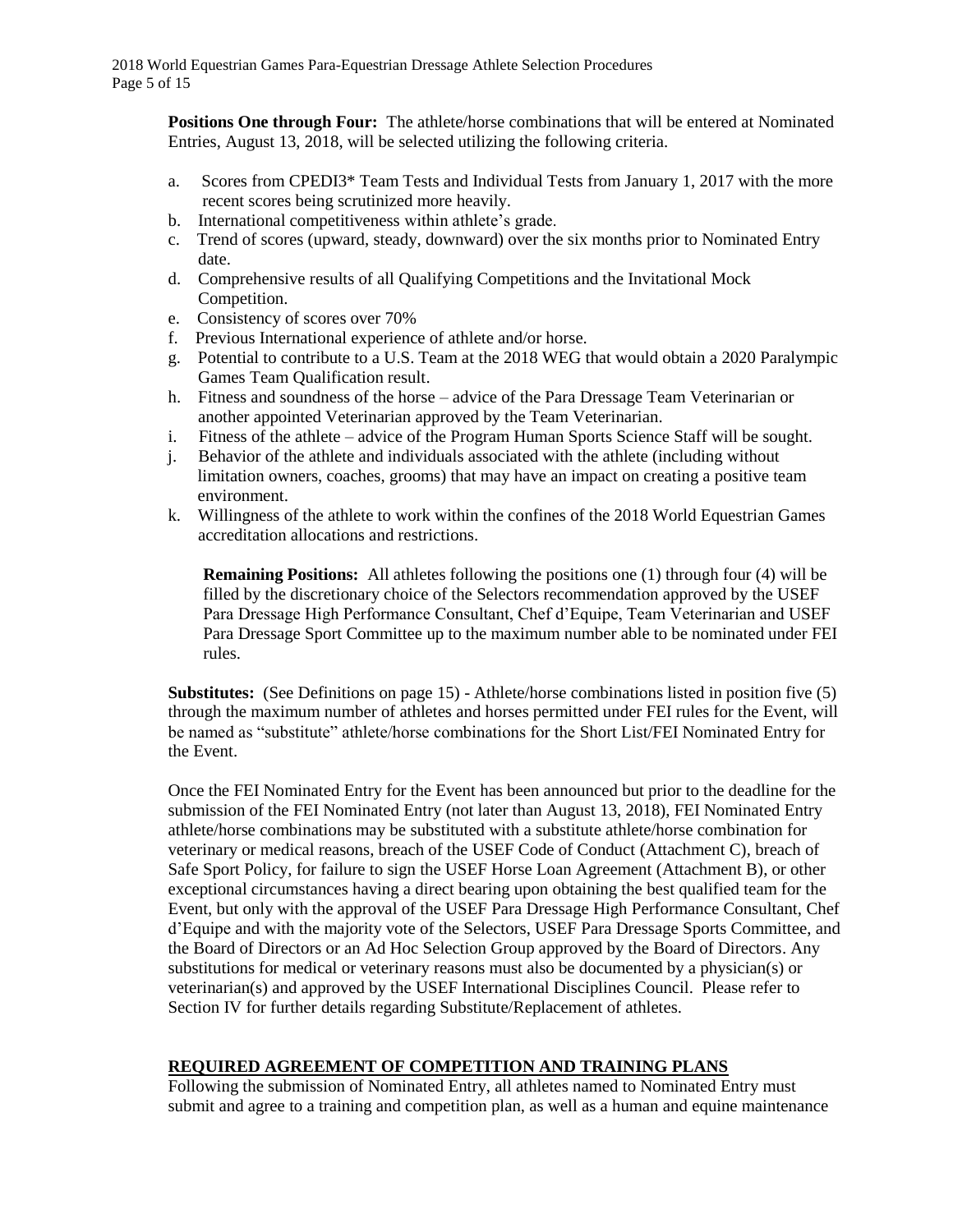2018 World Equestrian Games Para-Equestrian Dressage Athlete Selection Procedures Page 6 of 15

plan with the Para Equestrian High Performance Consultant, Chef d'Equipe, Team Veterinarian and USEF approved Human Sport Science Consultant. Failure to abide by the agreed training and competition plan may result in removal of the athlete/horse combination from the Nominated Entry or from positions one through four.

**2. September 10, 2018: FEI Definite Entry** - No later than the closing date for the FEI Definite Entry for the Event, September 10, 2018, four athlete/horse combinations named to the Nominated Entry up to the maximum number of athletes and horses permitted according to the FEI Rules for the Definite Entry for the Event, will be listed on the Definite Entry. In the event that an athlete(s) is named to the Short List/FEI Nominated Entry on two horses, the determination as to which horse the athlete will be named on the Definite Entry will be made based on the recommendation of the Para Dressage High Performance Consultant in consultation with the Chef d'Equipe considering all qualifying scores and the scores earned at the Invitational Mock Competition at the recommendation of the Selectors, USEF Para Dressage Sport Committee, and the approval of the Board of Directors or an Ad Hoc Selection Group approved by the Board of Directors. The Team will be named in order of athlete/horse combinations listed on the Short List/FEI Nominated Entry unless a Substitution is made in accordance with the criteria outlined in Section IV.B.2.

In addition to nominating the Team, based upon the Selectors' evaluation and their recommendation to the USEF Para Dressage Sport Committee, and the approval of the USEF Board of Directors or an Ad Hoc Selection Group approved by the Board of Directors will approve athlete/horse combinations on the Short List/FEI Nominated Entry to serve as substitute athlete/horse combinations for the Team in order of their listed order on the Nominated Entry.

- **3. After acceptance of the Definite Entry and until one hour before the First Horse Inspection**: After acceptance of the FEI Definite Entry and until one hour before the First Horse Inspection, the Squad will be the same as originally approved at the time of the FEI Definite Entry unless a Replacement is made in accordance with FEI Rules for Para-Equestrian Dressage, [3<sup>rd</sup> edition, effective 01 January 2011, updates effective 1 January 2017], Article 8423) (see [www.fei.org\)](file://///uset-dc1/DOC/ljohnson/Winword/2014/Para%20Equestrian/WEG/www.fei.org), and in accordance with the criteria outlined in Section IV.B.3. An earlier deadline for final substitutions may be listed in the WEG Definite Schedule and will be communicated to all athletes.
- **4. 2018 Declaration of Starters:** The declaration of starters (if required) will be done in accordance with FEI Rules for Para-Equestrian Dressage, [3<sup>rd</sup> edition, effective 1<sup>st</sup> January 2011, updates effective 1 January 2017], Article 8424).

**D. Provided below are the names of all committees/groups who oversee the selection process, including the name(s) and role(s) of their members.** The USEF Selectors and USEF Para Dressage Sport Committee will oversee the selection process, which process shall be reviewed and approved by the USEF Board of Directors or an Ad Hoc Selection Group approved by the Board of Directors, (Attachment I for list of USEF committees, their roles, and list of members).

### **E. Other Considerations**:

**1. Equine Drug Testing**: All applicant horses are subject to drug testing both in competition and out of competition.

In-Competition. All horses entered to compete in any FEI or USEF competition are subject to drug testing at any time from when the competition begins until the competition ends or beginning when the horse arrives for the competition until the competition ends, whichever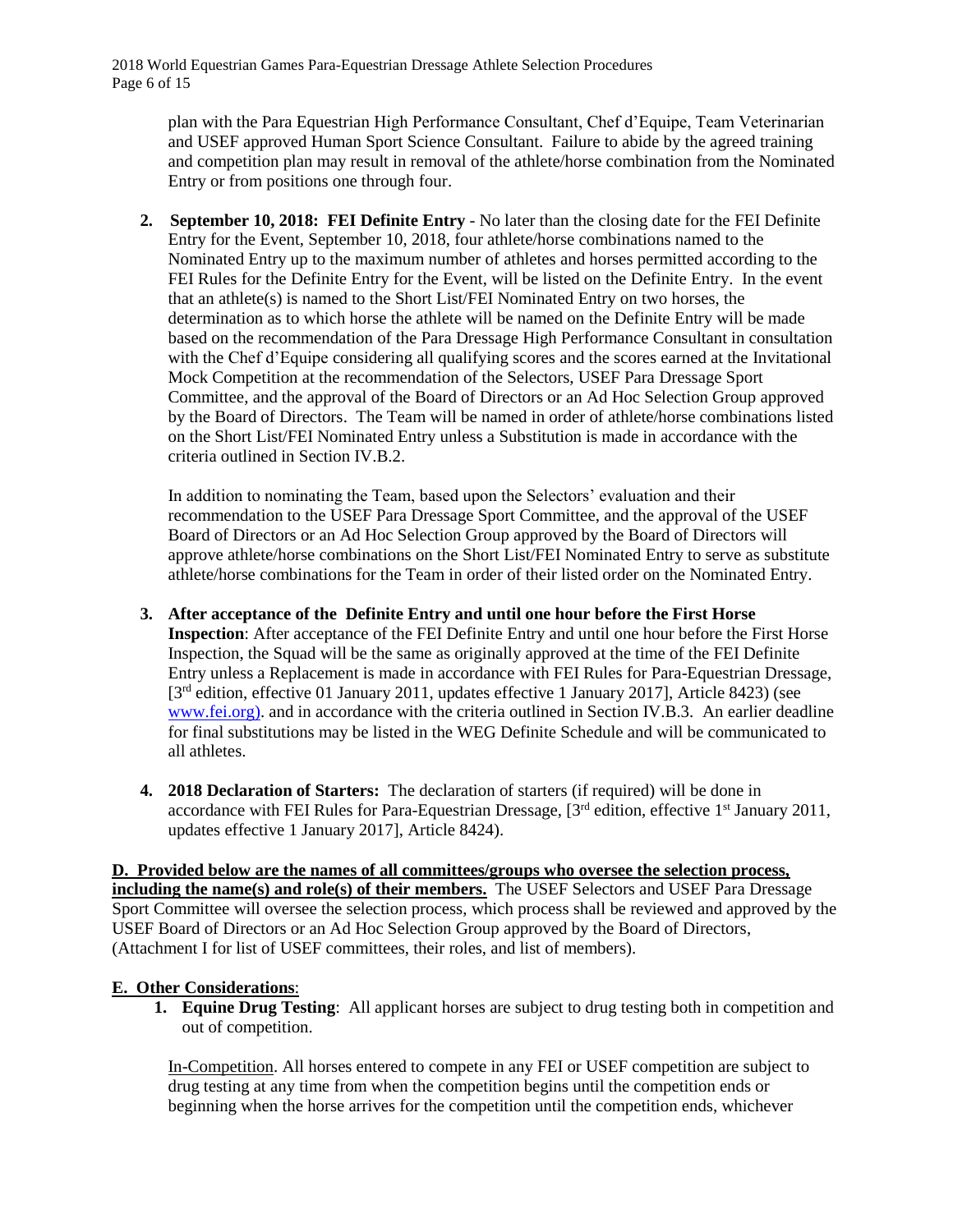2018 World Equestrian Games Para-Equestrian Dressage Athlete Selection Procedures Page 7 of 15

> beginning occurs first. Blood and/or urine samples may be collected and tested for substances prohibited or forbidden under the subject competition rules. National competitions may invoke GR 409 whereby samples will be tested for FEI prohibited substances, including metabolites and markers.

Positive Finding. At any time during the selection period that the presence of a prohibited or forbidden substance, or a metabolite or marker is detected in the sample collected in-competition, the results, including the level detected for controlled medications, will be reported to the USEF Chief Executive Officer and General Counsel, who will notify the Director of Sport Programs or Discipline Director for dissemination of information as appropriate. In such instance, the positive finding may result in the elimination of the horse and/or athlete from the Selection Process. Before elimination occurs, the owner and athlete will be afforded a hearing by a panel ("Selection Hearing Panel") comprised at least one member of the Para Dressage Sport Committee along with at least two members of the Hearing Committee, one of which must be an Eligible Athlete. The Chairman of the USEF Veterinarian Committee, or his designee, may serve Ex Officio and a member of the Veterinarian Panel selected for the Event may serve Ex Officio.

Out-of-Competition. Blood and/or urine samples may be collected out-of-competition at any time throughout the selection period, which is defined as commencing on January 1, 2017 following notification to the applicant at least 24 hours prior to collection. Samples collected from horses out-of-competition will be tested for the presence of substances prohibited by the FEI, including metabolites and markers. Failure to make the horse available for collection of samples may result in the elimination of the horse and/or athlete from the Selection Process. Before elimination occurs, the owner and athlete will be afforded a hearing by the Selection Hearing Panel.

Positive Finding. At any time during the selection period that the presence of a prohibited or forbidden substance, or a metabolite or marker, in the sample, the results, including the level detected for controlled medications, will be reported to the USEF Chief Executive Officer and General Counsel, who will notify the Director of Sport Programs or Discipline Director for dissemination of information as appropriate. In such instance, the positive finding may result in the elimination of the horse and/or athlete from the Selection Process unless the Veterinarian Panel appointed for selection of the Event certifies that the substance detected has been approved or is legitimate and appropriate under the circumstances. Before elimination occurs, the owner and athlete will be afforded a hearing by the Selection Hearing Panel.

This provision does not abrogate the enforcement of applicable equine anti-doping rules at Federation licensed competitions, including competitions where GR 409 is invoked whereby samples will be tested for FEI prohibited substances, including metabolites and markers.

Also see the section on Veterinarian Treatment, a violation of which may result in elimination under this provision. Before elimination occurs in either instance, the owner and athlete will be afforded a hearing by the Selection Hearing Panel.

#### **USEF GR409.2 Equine Drugs and Medications, Prohibited Substance Provisions**

No horse and/or pony competing in a Breed or Discipline designated as (or part of) a No Prohibited Substance Group is to be shown in any class at a competition licensed by the Federation if it has been administered in any manner or otherwise contained in its tissues, body fluids or excreta a prohibited substance as defined in the FEI Equine Anti-Doping and Controlled Medication Regulations, which can be found at [www.fei.org.](http://www.fei.org/)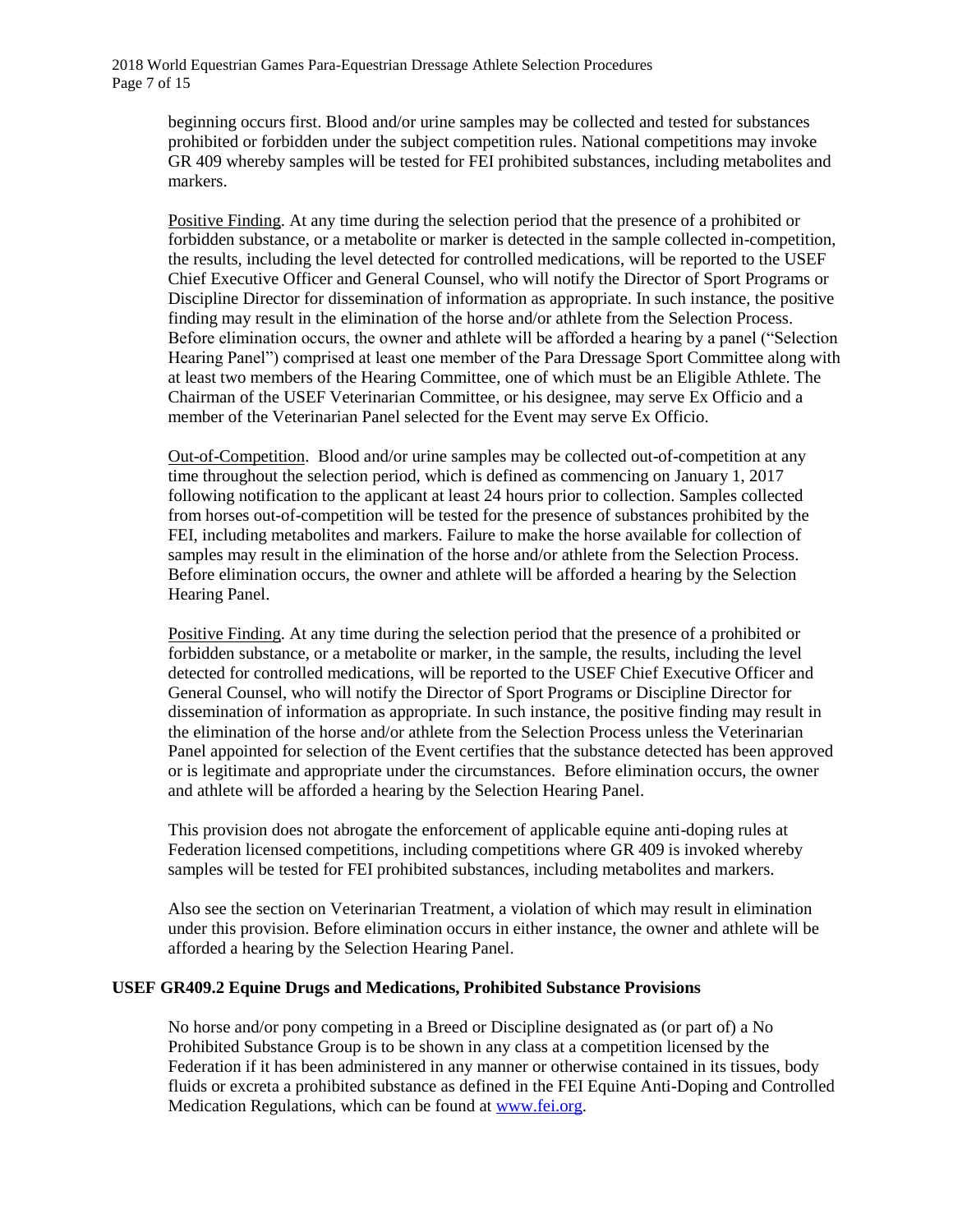2018 World Equestrian Games Para-Equestrian Dressage Athlete Selection Procedures Page 8 of 15

**2**. **Soundness:** Horses that are candidates for the Short List/FEI Nominated Entry or as Substitutes for the Short List/Nominated Entry may be examined by the Team Veterinarian for soundness prior to the FEI Nominated Entry being named so that a report may be made to the Para Dressage High Performance Consultant, Chef d'Equipe and Selectors prior to their naming of the Nominated Entry and Substitutes to the Nominated Entry.

All horses named to the FEI Nominated Entry will undergo a baseline exam with the Team Veterinarian. The Team Veterinarian and the athlete's veterinarian must be in communication regarding the soundness and preparation of the horse(s) named to the FEI Nominated Entry.

Horses that are candidates for selection for the FEI Definite Entry/Squad will be examined for soundness by the Team Veterinarian or a Veterinarian approved by the Team Veterinarian at any time after the FEI Nominated Entry has been named and prior to naming the FEI Definite Entry/Squad.

All horses chosen to be part of the 2018 World Equestrian Games Para-Dressage Squad will also be examined for soundness by the Team Veterinarian prior to traveling to the Event.

Horses found to be unsound by the Team Veterinarian may result in the elimination of the athlete/horse combination from the selection process, but only with the recommendation of the USEF Para Dressage Sport Committee and the approval of the USEF Board of Directors or an Ad Hoc Selection Group approved by the Board of Directors.

- **3. Team Veterinarian Request:** Applicants, **at their own expense**, shall make available, upon the request of the Team Veterinarian, 24 months' worth of veterinary records of horses under consideration for selection. In addition, applicants, **at their own expense**, shall be responsible for supplying any follow-up diagnostic information requested by the Team Veterinarian for horses under consideration for selection. Applicants, **at their own expense**, shall complete any treatment prescribed by the Team Veterinarian, after consultation with the horse's treating veterinarian if such a consultation is requested by the athlete, for horses under consideration for selection. Failure to comply with any reasonable request of the Team Veterinarian may result in the removal of the horse and/or athlete from the selection process by the Chef d'Equipe and Selectors upon the recommendation of the Team Veterinarian and the USEF Para Dressage Sport Committee, and approval by the USEF Board of Directors or an Ad Hoc Selection group approved by the Board of Directors
- **4. Veterinary Treatment:** Once a horse(s) is named to the FEI Nominated Entry or FEI Definite Entry all selected athletes will be required to obtain written permission from the Team Veterinarian prior to their selected horses being treated by any person other than the Team Veterinarian. This permission must be obtained by using the official USEF Para-Dressage Veterinary Treatment Request Form (Attachment I).

Failure to adhere to this policy and/or the directives of the Team Veterinarian as outlined on the USEF Para-Dressage Veterinary Treatment Request Form may result in the removal of horse and/or athlete from the selection process by the Para Dressage High Performance Consultant, Chef d' Equipe, and the Selectors upon the recommendation of the Team Veterinarian and the USEF Para Dressage Sport Committee, and approval by the USEF Board of Directors or an Ad Hoc Selection Group approved by the Board of Directors.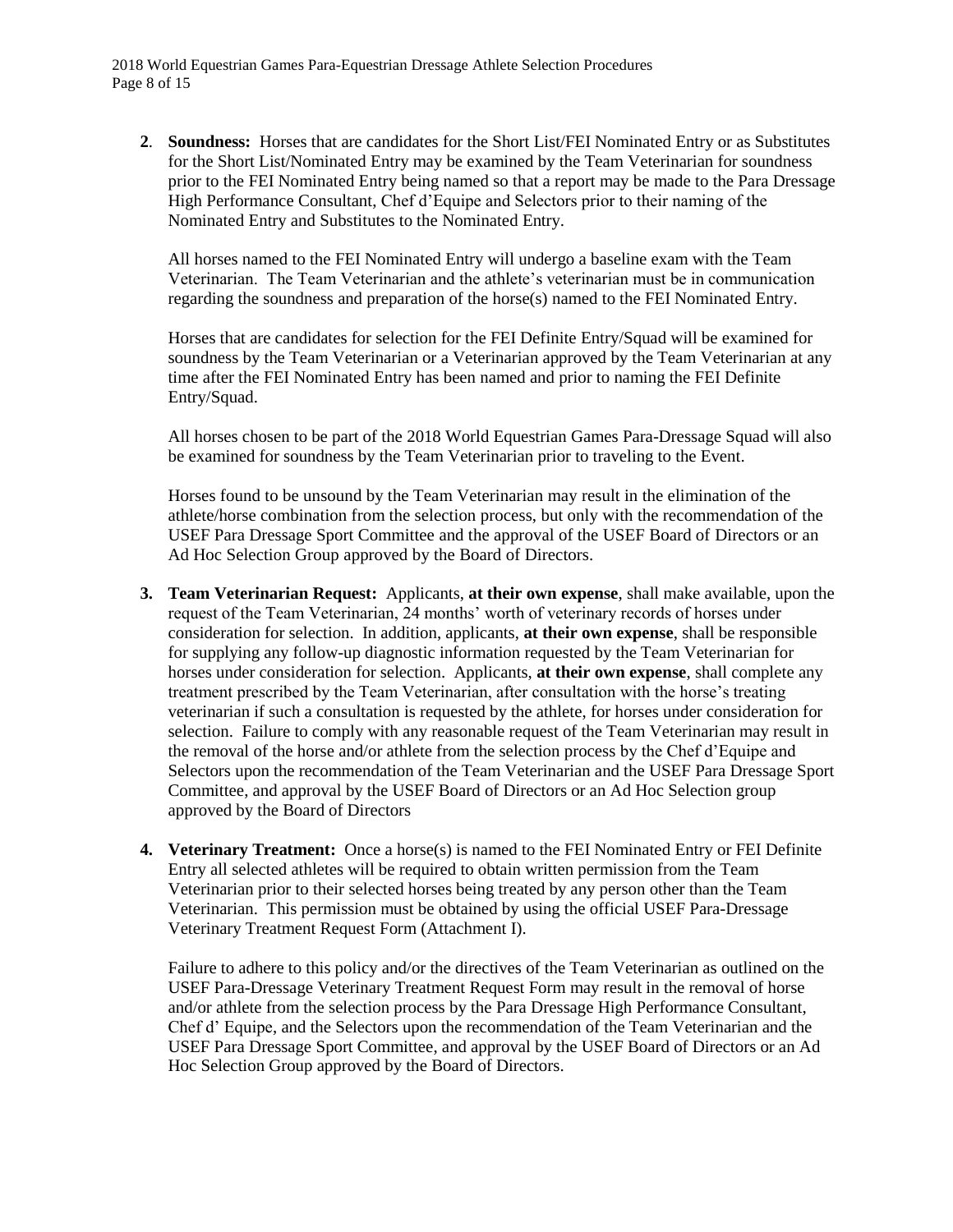2018 World Equestrian Games Para-Equestrian Dressage Athlete Selection Procedures Page 9 of 15

**5. Medical Request:** In the event of illness or injury, applicants may be required to submit to a medical examination by physician(s) approved by the USEF International Disciplines Council at any time during the selection process for the purposes of determining the applicant's ability to compete at the Event. Failure to submit to such examination may result in the removal of the applicant from the selection process by the Para Dressage High Performance Consultant, Chef d'Equipe and Selectors upon the recommendation of the USEF-approved physicians(s) and with the recommendation of the USEF Para Dressage Sport Committee, and the approval of the Board of Directors or an Ad Hoc Selection Group approved by the Board of Directors. Following the examination, should the USEF-approved physician(s) find the applicant to be unfit to compete, the applicant may be removed from the selection process with the recommendation of the USEF Para Dressage Sport Committee, and the approval of the Board of Directors or an Ad Hoc Selection Group approved by the Board of Directors.

## **II. DISCRETIONARY SELECTION**

**A. Rationale for utilizing discretionary selection:** Discretionary selection is used to field the best team possible for the Event.

**B. Discretionary criteria and how it will be used:** See Section I.C.3 and 4.

### **C. Discretionary Selection Committee**

- **1. Provide the name of the committee(s) that will be responsible for discretionary selection.**
	- USEF Para-Equestrian Selectors
	- USEF Para Dressage High Performance Consultant
	- USEF Para-Equestrian Technical Advisor/Chef d'Equipe
	- USEF Para-Equestrian Team Veterinarian
	- USEF Para Dressage Sport Committee
	- USEF Board of Directors or Ad Hoc Selection Group
- **2. Provide a complete list of the members of the committee(s), their titles and their NGB role that qualifies them to serve in this capacity:** See Attachment G for list of USEF committees, their roles, and list of members.

**Selectors:** (the "Selectors") will be appointed by the USEF International Disciplines Council upon the recommendation of the USEF Para Dressage Sport Committee. The Selectors are subject to the USEF Code of Conduct, Code of Ethics and Conflict of Interest Policies of the USEF (Attachment J), and Safe Sport Policy. The Selectors are Senior Active Members in good standing of USEF, who are also members of the Para Equestrian community and who are knowledgeable and experienced in Para Equestrian at the international level, and include a minimum of one Para Equestrian Eligible Athlete Representative as defined by the USOC (See Definitions on page 16) but who is not an applicant for the Team (the "Eligible Athlete Representative Selector").

A minimum of one Substitute Selector will also be named. A Substitute Selector will take the place of a Selector who has a conflict of interest or a substantial appearance of a conflict of interest. There will be a minimum of 20% Eligible Athlete Representation on the panel of Selectors.

**Ad Hoc Selection Group:** The Ad Hoc Selection Group will consist of five USEF International Disciplines Council members approved by the USEF Board of Directors. One member must be an Eligible Athlete and one must be a USEF Board member.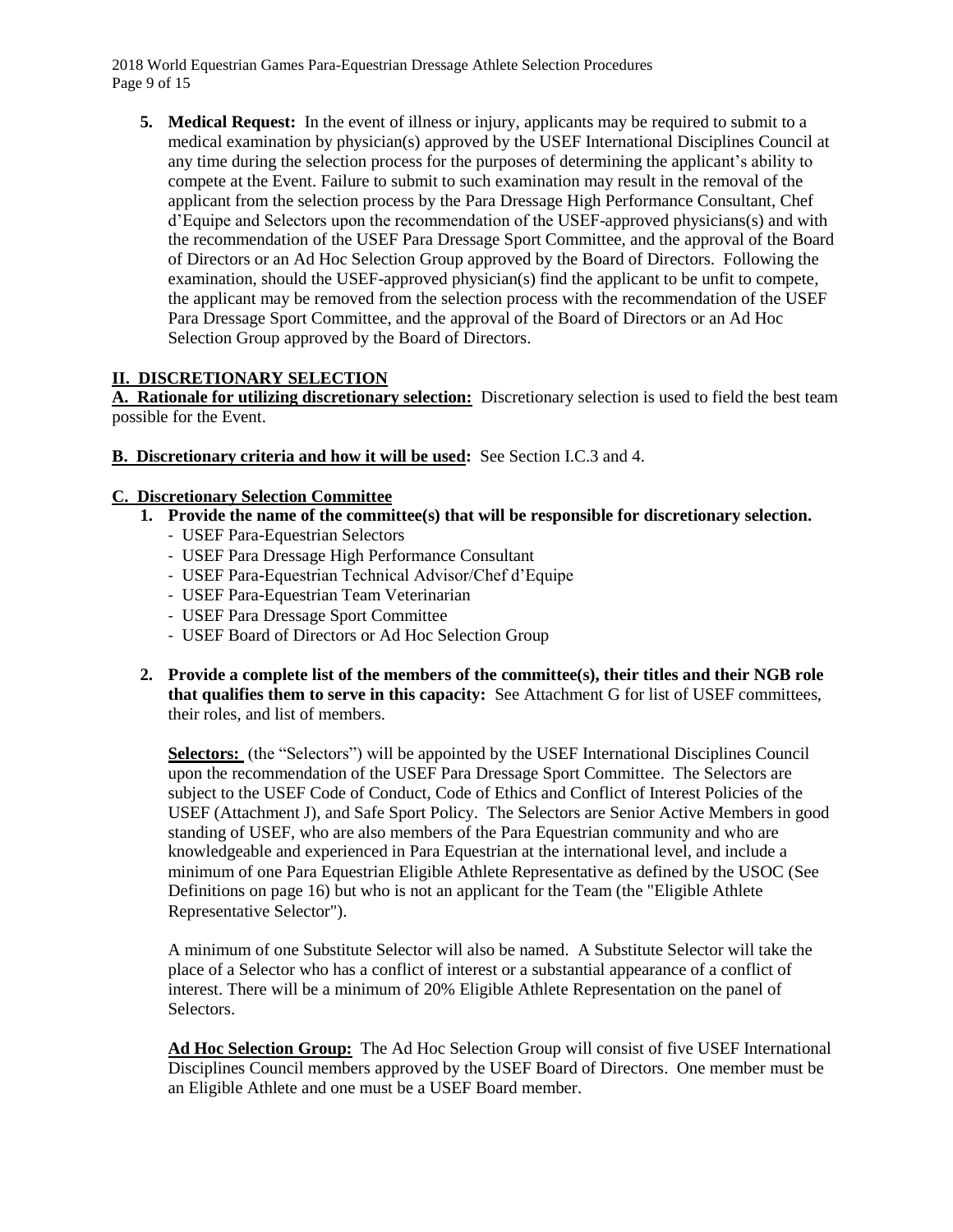# **III. REMOVAL OF ATHLETES**

## **A. An athlete may be removed from the FEI Nominated Entry for any of the following reasons, as determined by USEF and in accordance with these procedures:**

- Voluntary withdrawal. An athlete must submit a written letter to the USEF CEO.
- Injury or illness as certified by a USEF-approved physician (or medical staff). If an athlete refuses verification of their illness or injury by a USEF-approved physician (or medical staff), their injury will be assumed to be disabling and they may be removed.
- Violation of the USEF's Code of Conduct (Attachment C).
- Failure of the horse owner to sign the Horse Loan Agreement (Attachment B).
- Injury or illness of the horse as determined by the Team Veterinarian. If an athlete and/or horse owner refuses to have the horse examined by the Team Veterinarian and/or Veterinary Panel, the injury or illness will be assumed to be disabling and the horse may be removed.
- Exceptional circumstances having a direct bearing upon obtaining the best qualified team for the Event, in consultation with the Chef d'Equipe and Selectors.
- Detection of a prohibited substance in the horse.
- Failure to adhere to all WADA, FEI, USEF, and/or USADA anti-doping protocols, policies and procedures including participation in the out-of-competition testing as required by the WADA, FEI, and/or USADA Rules.
- Failure to comply with a request of the Team Veterinarian or with the USEF Para-Dressage Veterinary Treatment Request Form protocols (Attachment I).
- Failure to adhere to the agreed upon plans and/or directives of the Para Dressage High Performance Consultant and Chef d'Equipe.
- Failure to comply with the USEF Safe Sport Policy (Attachment E).

In these procedures, the removal of an athlete is closely related to the process by which they will be replaced. Therefore, the reasons for which an athlete may be removed are thoroughly addressed in Section IV SUBSTITUTION/REPLACEMENT OF ATHLETE AND/OR HORSE.

An athlete removed from the FEI Nominated Entry pursuant to this provision has the right to a hearing per the USEF's Bylaws, Article 703 and USEF General Rules, Chapter 6, GR 605 or USOC Bylaws, Section 9.

## **B. An athlete may be removed from the FEI Definite Entry, Squad, and/or Team at any time for any of the following reasons, as determined by the USEF and in accordance with these procedures:**

- Voluntary withdrawal. An athlete must submit a written letter to the USEF CEO.
- Violation of WADA, FEI, USEF, and/or USADA anti-doping protocol, policies and procedures. In such instances, the adjudication process will be managed through the United States Anti-Doping Agency.
- Injury or illness as certified by a USEF approved physician (or medical staff).
- Injury or illness of the horse as determined by the Team Veterinarian.
- Violation of the USEF Code of Conduct (Attachment C).
- Failure to comply with the USEF Safe Sport Policy (Attachment E).

## **C. An athlete may be removed from the FEI Nominated Entry, FEI Definite Entry, Squad, or Team, at any time for violation of WADA, FEI, USEF, and/or USADA anti-doping protocol, policies and procedures (See II.A and B above).**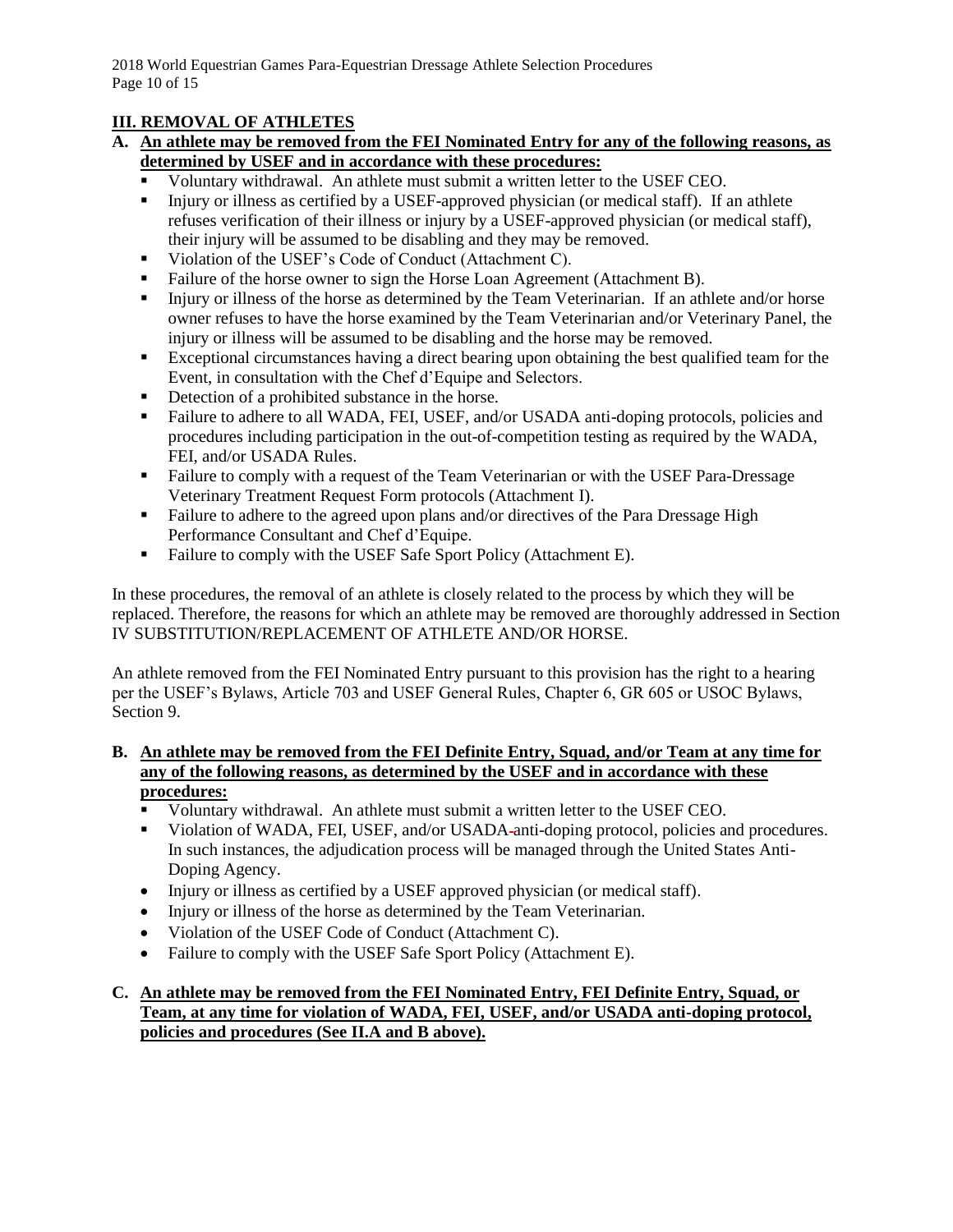2018 World Equestrian Games Para-Equestrian Dressage Athlete Selection Procedures Page 11 of 15

## **IV. SUBSTITUTION OF HORSE/ATHLETE COMBINATIONS**

**A. Following is the process by which the substitute/replacement pool of athletes will be identified:**

The list of athletes on the Nominated Entry will comprise the pool of substitute athletes. **B. Substitution/replacement athletes and horses will be selected, should a vacancy occur,** 

- **according to the following method:**
	- **1. Prior to acceptance of Nominated Entry by the FEI:** Once the Squad for the Event has been announced and prior to the submission of the Nominated Entry (by no later than August 13, 2018) Squad Members and alternates may be substituted with substitute horse/athlete combinations for any of the reasons outlined in III.A (reasons for removal). Any substitutions for veterinary reasons must also have the recommendation of the USEF Team Veterinarian. Any substitutions for medical reasons must also be documented by a USEF-approved physician(s) approved by the USEF International Disciplines Council.
	- **2. After the naming of the Squad and prior to the acceptance of the FEI Definite Entry:** After Nominated Entries and prior to the closing date for FEI Definite Entries, Squad Members and alternates may be substituted with substitute horse/athlete combinations for any of the reasons outlined in III.A.

Any substitutes for veterinary reasons must also be recommended by the Team Veterinarian. Any substitutes for medical reasons must also be documented by a physician(s) approved by the USEF International Disciplines Council.

**3. After acceptance of the FEI Definite Entry and until the Day of the Horse Inspection**: After acceptance of the FEI Definite Entry and until the day of the Horse Inspection (unless an earlier date is specified in the WEG Definite Schedule), the USEF has the ability to recommend to the FEI to replace athlete/horse combinations on the FEI Definite Entry for reasons set forth in Section III. B. During this time period, replacements may need to be replaced in accordance with FEI Rules for Para-Equestrian Dressage Events,  $3^{rd}$  edition, effective  $1^{st}$  January 2011, updates effective 1 January 2017], Article 8450. Each team consists of four Athletes and four (4) Horses, or three (3) Athletes and three (3) Horses. One (1) team member must be classified either Grade I, II or III. A Team may not include more than two (2) Athletes from any one (1) Grade. Should a replacement of either Grade I, II or III not be necessary, then replacements may be made by athletes in the Selectors listed order of replacements. Replacements may only be made by the FEI in accordance with FEI Rules for Para-Equestrian Dressage, [3<sup>rd</sup> edition, effective 01 January 2011, updates effective 1 January 2017], Article 8423 for veterinary or medical reasons, or for breach of the USEF Codes of Conduct, upon the recommendation of the Para Dressage High Performance Consultant/Chef d'Equipe, and subject to the recommendation of the Selectors, the USEF Para Dressage Sport Committee, and the approval of the USEF Board of Directors or an Ad Hoc Selection Group approved by the Board of Directors physically present at the Event venue. If it is not practical (time, physical presence or accreditation restrictions) to consult the Selectors and/or an Ad Hoc Selection Group, the U.S. Chef de Mission will approve a replacement in consultation with the Para Dressage Chef d'Equipe, Para Dressage High Performance Consultant.

Any replacement for veterinary reasons must also have the approval of the Team Veterinarian approved by the USEF International Disciplines Council.

Any replacement for medical reasons must be documented by a physician(s) approved by the USEF International Disciplines Council or a medical practitioner accredited as part of the U.S. Team or Tryon 2018 Organizing Committee.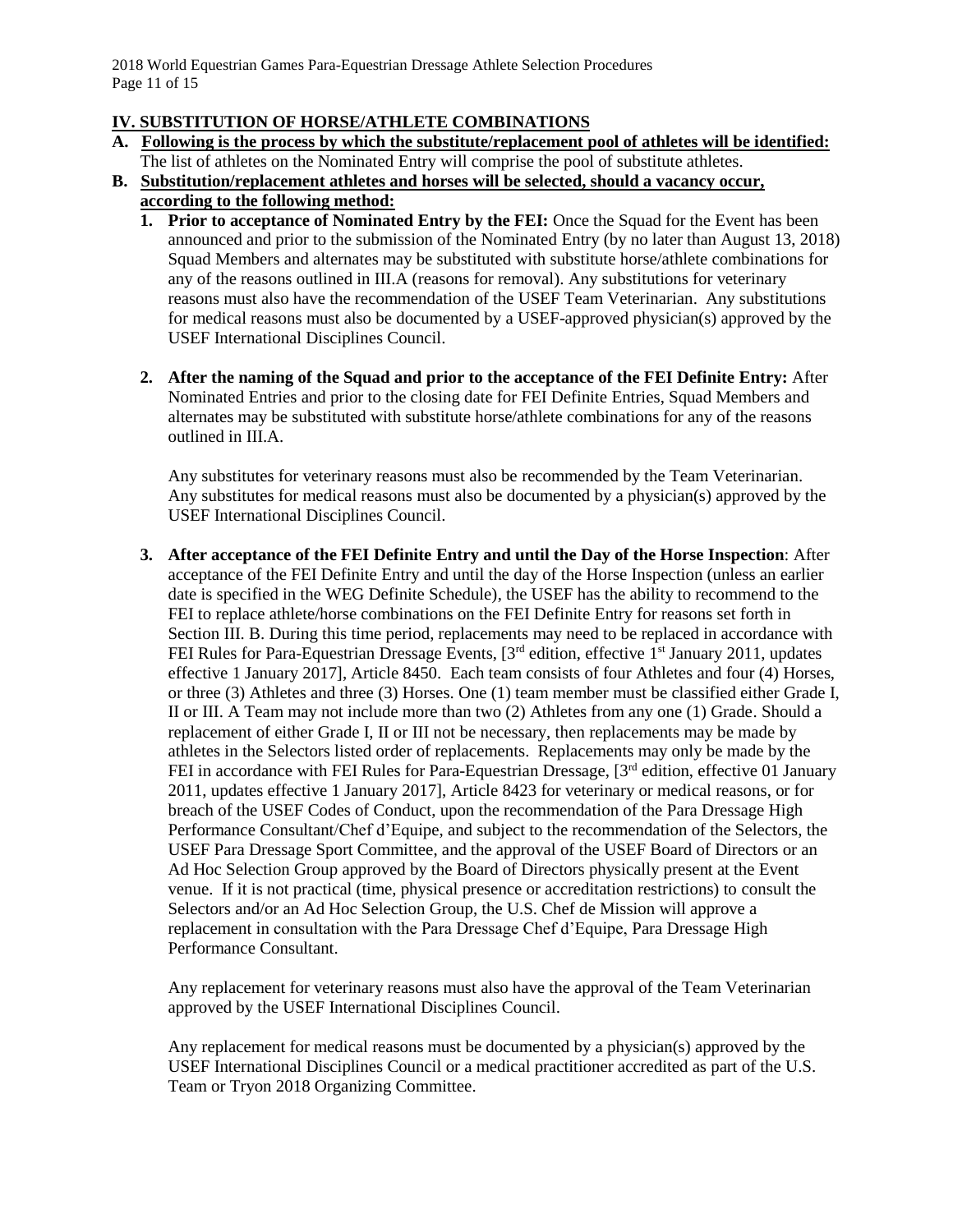2018 World Equestrian Games Para-Equestrian Dressage Athlete Selection Procedures Page 12 of 15

## **C. Group or committee that will be responsible for making athlete substitution/replacement determinations:**

- **1. Group or committee who determines the substitution/replacement pool:** USEF Para-Equestrian Selectors, USEF Team Veterinarian, USEF Para Dressage Sport Committee, and the USEF Board of Directors or an Ad Hoc Selection Group approved by the Board of Directors (Attachment G).
- **2. Group or committee who determines a substitution/replacement to the team:** 
	- **a. Prior to acceptance of nominations by the FEI:** USEF Para Equestrian Selectors, USEF Team Veterinarian, USEF Para Dressage Sport Committee, and the USEF Board of Directors or an Ad Hoc Selection Group approved by the Board of Directors (Attachment G).
	- **b. After acceptance of the FEI Definite Entry and until the day of the Horse Inspection:** USEF Para-Equestrian Selectors, USEF Team Veterinarian, USEF Para-Equestrian High Performance Committee or its designees, and the USEF Board of Directors or an Ad Hoc Selection Group approved by the Board of Directors (Attachment G) physically present at the Event venue.

**V. SUPPORTING DOCUMENTS** – USEF will retain all approved Selection Procedures and all supporting documents, including evaluation forms and data from the selection process for six months past the date of the Closing Ceremonies of the Event.

**VI. REQUIRED DOCUMENTS** - The following documents are required to be properly executed by applicants and horse owners as a condition of nomination for the Event and are included as attachments:

- Application (Attachment A)
- Horse Loan Agreement (Attachment B)
- USEF Code of Conduct (Attachment C)
- USEF Release, Assumption of Risk, Waiver and Indemnification (Attachment D)

Applicants and horse owners will be required to certify that they have received and read a copy of the USEF Code of Conduct and the Safe Sport Policy and that they understand them and agree to be bound by them.

In addition, all persons participating in any decision made pursuant to the Selection Procedures including but not limited to the Selectors, Team Veterinarian, Physicians, members of the USEF Para Dressage Sport Committee, and the Board of Directors or an Ad Hoc Selection Group approved by the Board of Directors will be required to abide by the USEF Code of Ethics and Conflict of Interest Policies (Attachment J) and the Safe Sport Policy.

Reference is made to the attached USEF Code of Ethics and Conflict of Interest Policies for a full and accurate statement of the requirements of that policy. In particular, however, no individual may participate in a particular phase of the selection process if, after full disclosure, the individual is found by the applicable committee to have a disqualifying conflict of interest in the particular phase of the selection process in question per the attached USEF Code of Ethics and Conflict of Interest Policy.

**VII. ADDITIONAL DOCUMENTS** - Applicants will be required to read the USEF Athlete Agreement (Attachment K) and are requested to sign this document.

**VIII. PUBLICITY/DISTRIBUTION OF PROCEDURES** - The USEF approved Selection Procedures (complete and unaltered) will be posted/published by USEF in the following locations and will include the USEF approval date when known: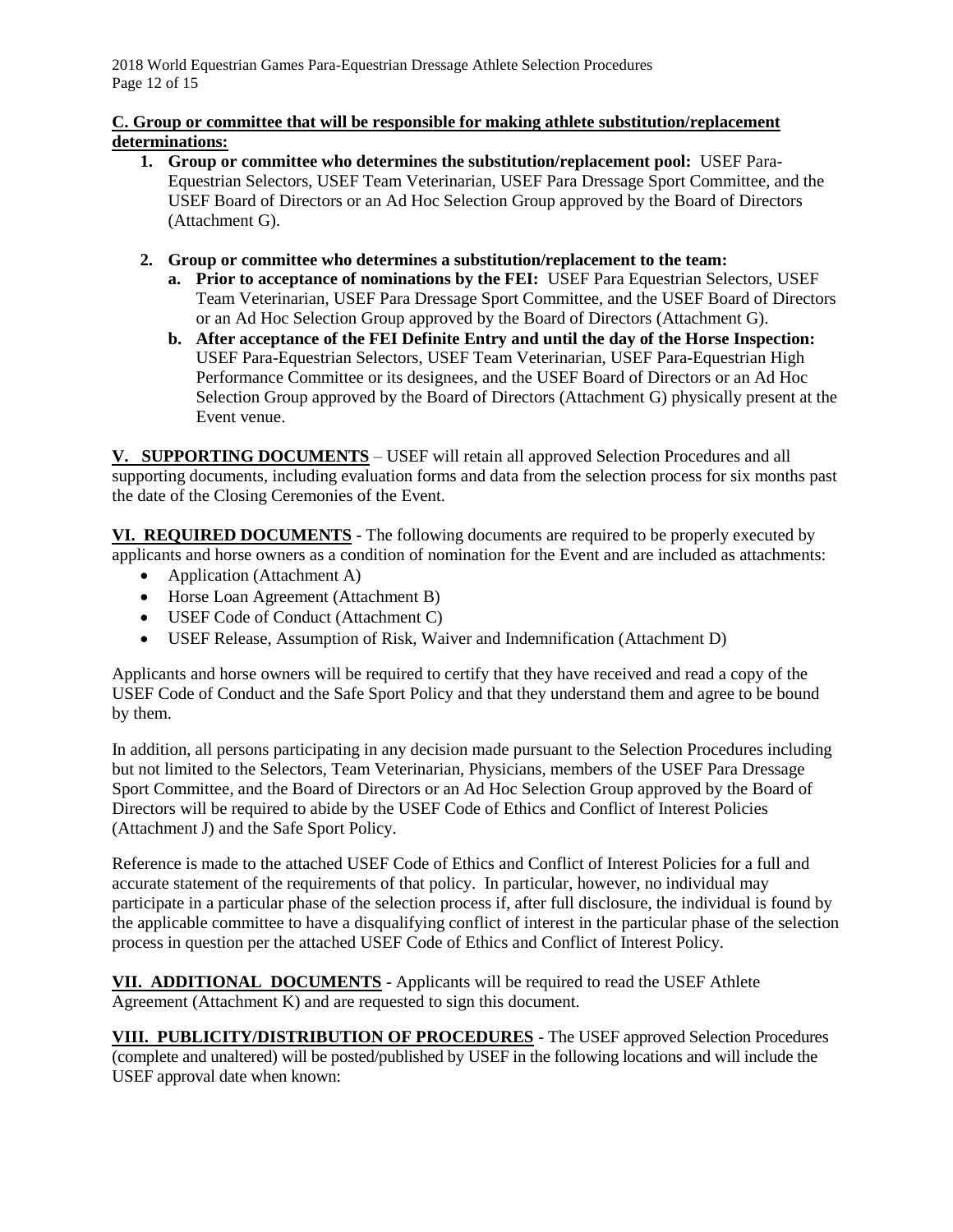2018 World Equestrian Games Para-Equestrian Dressage Athlete Selection Procedures Page 13 of 15

- USEF website: [www.usef.org](http://www.usef.org/) These procedures will be posted as soon as possible, but not more than 5 business days following notice of approval by the USEF.
- Other: The Selection Procedures and Application Packet will also be available by mail or email upon request.

**IX. DATE OF NOMINATION** - The FEI Nominated Entry will be submitted to the FEI no later than August 13, 2017. The FEI Definite Entry will be submitted to the FEI no later than September 10, 2018.

**X. MANDATORY TRAINING AND/OR COMPETITION** – It is tentatively planned that the final preparation for the Event will consist of Training and/or Competitions. The relevant details will be posted on the USEF website [www.usef.org](http://www.usef.org/) and communicated to athletes named to the FEI Nominated Entry no later than 30 days before the first day of training and/or competition.

**XI. ANTI-DOPING REQUIREMENTS** - Athletes must adhere to all WADA, FEI, and USADA antidoping protocols, policies and procedures. This includes participation in out-of-competition testing as required by the WADA, FEI, and/or USADA Rules, if applicable.

**XII. DEVELOPMENT OF SELECTION PROCEDURES** - The following committees/groups were responsible for creating these Selection Procedures: USEF Para Dressage Sport Committee, USEF International Disciplines Committee, Board of Directors or an Ad Hoc Committee approved by the Board of Directors. See Attachment G for list of USEF committees, their roles, and list of members.

**XIII. USEF BYLAWS AND GRIEVANCE PROCEDURES** - The USEF Bylaws and Grievance Procedures can be found on the USEF's website [www.usef.org.](http://www.usef.org/)

**XIV. INTERNATIONAL DISCLAIMER** - These procedures are based on FEI rules and regulations as presently known and understood. Any change in the selection procedures caused by a change in FEI rules and regulations will be distributed to the affected athletes immediately. The selection criteria are based on the latest information available to USEF. However, the selections are always subject to unforeseen, intervening circumstances, and realistically may not have accounted for every possible contingency.

If any force of nature, or force majeure, should cause the altercation or cancelation of any of the selection events listed in this document, these selection procedures will be revised, pursuant to their resubmission to the USEF.

**XV. ATHLETE OMBUDSMAN** - Athletes who have questions regarding their opportunity to compete that are not answered by USEF may contact the USOC Athlete Ombudsman: Kacie Wallace by:

- Telephone at  $(719)866-5000$
- Toll free telephone at (888) ATHLETE (1-888-284-5383)
- E-mail at [Kacie.Wallace@usoc.org](mailto:Kacie.Wallace@usoc.org)
- www.athleteombudsman.org

**XVI. FUNDING DISCLAIMER** - Selection to the Team does not guarantee that funds will be available to send a team.

**XVII. DISCLAIMER -** See Attachment D – USEF Release, Assumption of Risk, Waiver and Indemnification.

**XVIII. NGB SIGNATURES** - I certify that I have read, understand and incorporated our IF standards/criteria into our Selection Procedures and that the information provided herein regarding these Selection Procedures represents the method approved by the United States Equestrian Federation.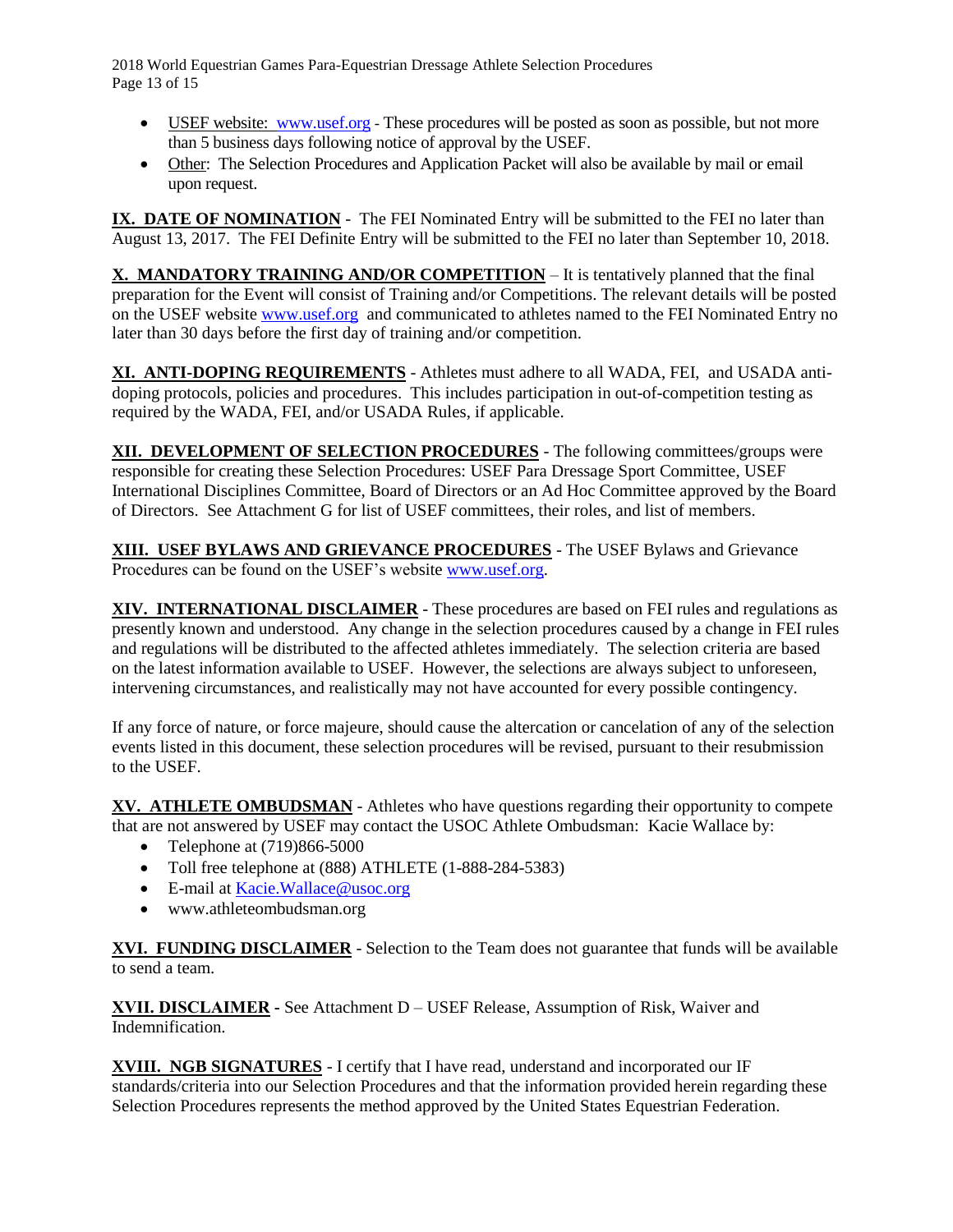| Position                                    | <b>Print Name</b> | Signature | Date |
|---------------------------------------------|-------------------|-----------|------|
| <b>USEF</b><br>President                    | Murray Kessler    |           |      |
| <b>USEF</b> Para-<br>Equestrian<br>Director | Laureen Johnson   |           |      |

Any questions regarding these Selection Procedures should be addressed to Laureen Johnson, USEF Director, Para Equestrian Programs, United States Equestrian Federation, PO Box 83, Gladstone, NJ 07934, Phone (859) 225-7693, Email: lkjohnson@usef.org.

Approved by the USEF Para Dressage Sport Committee on August 29, 2017 Approved by the USEF International Disciplines Council on December 5, 2017 Approved by the USEF Board of Directors on December 7, 2017